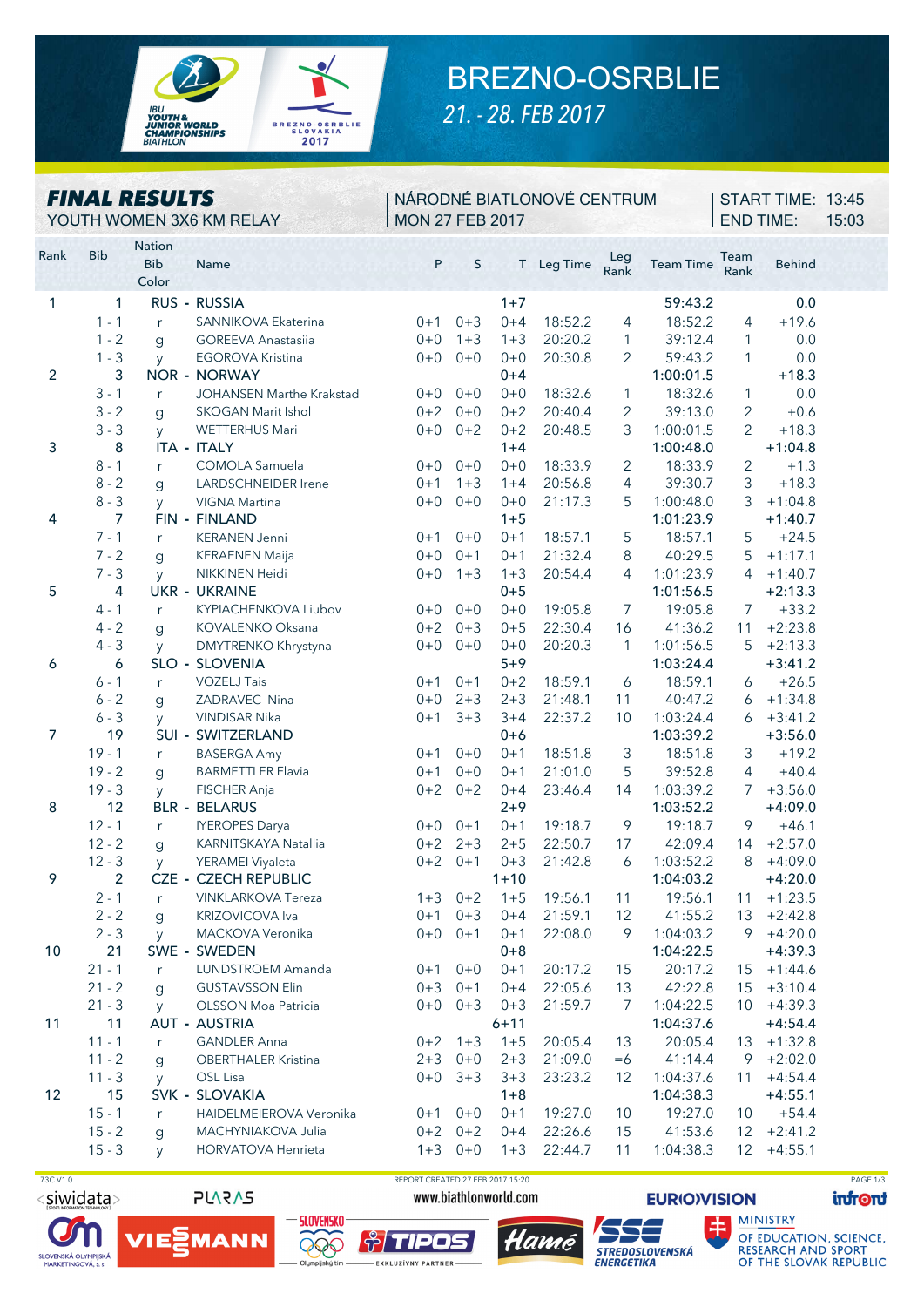

YOUTH WOMEN 3X6 KM RELAY MON 27 FEB 2017

*FINAL RESULTS*

## BREZNO-OSRBLIE *21. - 28. FEB 2017*

NÁRODNÉ BIATLONOVÉ CENTRUM

Rank Bib Nation Name P S T Leg Time Leg Rank Team Time Bib Behind Team Rank Color 13 16 USA **-** USA 1+11 1:04:40.0 +4:56.8 16 - 1 <sup>r</sup> LEVINS Chloe 0+1 0+3 0+4 20:13.2 14 20:13.2 14 +1:40.6 16 - 2 g KAUTZER Amanda 0+0 0+2 0+2 20:49.1 3 41:02.3 8 +1:49.9 16 - 3 y GILLILAND Grace 1+3 0+2 1+5 23:37.7 13 1:04:40.0 13 +4:56.8 14 13 BUL **-** BULGARIA 3+11 1:05:54.6 +6:11.4 13 - 1 <sup>r</sup> ZDRAVKOVA Maria 1+3 0+0 1+3 20:19.5 16 20:19.5 16 +1:46.9 13 - 2 g TODOROVA Milena 0+0 0+2 0+2 21:09.0 =6 41:28.5 10 +2:16.1 13 - 3 y PEHLIVANSKA Lyubomira 0+3 2+3 2+6 24:26.1 16 1:05:54.6 14 +6:11.4 15 5 POL **-** POLAND 2+10 1:06:44.3 +7:01.1 5 - 1 <sup>r</sup> TOMASZEWSKA Natalia 0+1 0+1 0+2 19:13.0 8 19:13.0 8 +40.4 5 - 2 g GEMBICKA Daria 0+1 0+2 0+3 21:34.5 9 40:47.5 7 +1:35.1 5 - 3 y SZPAK Klaudia 2+3 0+2 2+5 25:56.8 18 1:06:44.3 15 +7:01.1 16 9 ROU **-** ROMANIA 2+12 1:07:30.0 +7:46.8 9 - 1 <sup>r</sup> POTYO Katalin 2+3 0+1 2+4 21:32.2 18 21:32.2 18 +2:59.6 9 - 2 g HAJDU Timea 0+3 0+0 0+3 23:50.9 18 45:23.1 19 +6:10.7 9 - 3 y MARTON Eniko 0+3 0+2 0+5 22:06.9 8 1:07:30.0 16 +7:46.8 17 10 CAN **-** CANADA 3+11 1:09:22.2 +9:39.0 10 - 1 <sup>r</sup> PERUSSE Frederique 0+2 1+3 1+5 22:51.8 20 22:51.8 20 +4:19.2 10 - 2 g ROUSSEAU Shilo Luca 0+0 0+0 0+0 21:45.6 10 44:37.4 17 +5:25.0 10 - 3 y SELLERS Anna 0+3 2+3 2+6 24:44.8 17 1:09:22.2 17 +9:39.0 18 18 EST **-** ESTONIA 5+15 1:09:42.1 +9:58.9 18 - 1 <sup>r</sup> UHA Mari 1+3 0+2 1+5 20:51.0 17 20:51.0 17 +2:18.4 18 - 2 g VIILUKAS Anneliis 0+2 0+2 0+4 22:07.8 14 42:58.8 16 +3:46.4 18 - 3 y BOTSTARJOVA Alina 1+3 3+3 4+6 26:43.3 20 1:09:42.1 18 +9:58.9 19 14 KAZ **-** KAZAKHSTAN 2+11 1:10:44.9 +11:01. 7 14 - 1 <sup>r</sup> KRASSIKOVA Yevgeniya 0+1 0+1 0+2 20:03.5 12 20:03.5 12 +1:30.9 14 - 2 g BORISSOVA Angelina 1+3 0+2 1+5 24:41.3 19 44:44.8 18 +5:32.4 14 - 3 y CHULKOVA Oxana 1+3 0+1 1+4 26:00.1 19 1:10:44.9 19 +11:01. 7 20 17 LAT **-** LATVIA 6+16 1:17:13.9 +17:30. 7 17 - 1 <sup>r</sup> PUCE Ieva 0+3 0+2 0+5 21:51.5 19 21:51.5 19 +3:18.9 17 - 2 g RAZGALE Krista 1+3 2+3 3+6 26:49.3 21 48:40.8 20 +9:28.4 17 - 3 y GOLUBEVA Inese 0+2 3+3 3+5 28:33.1 22 1:17:13.9 20 +17:30. 7 21 20 CRO **-** CROATIA 7+16 1:17:21.3 +17:38. 1 20 - 1 <sup>r</sup> KURECIC Dora 3+3 1+3 4+6 24:36.7 21 24:36.7 21 +6:04.1 20 - 2 g RADOSEVIC Ana 2 2+3 1+3 3+6 28:52.7 22 53:29.4 22 +14:17.  $\Omega$ +17:38.



SLOVENSKÁ OLYMPIJSKÁ<br>MARKETINGOVÁ, a. s.

 $IIE$ 

73C V1.0 REPORT CREATED 27 FEB 2017 15:20 PAGE 2/3

906

**PLARAS** 

**MANN** 

www.biathlonworld.com

TIDOS

**EXKLUZÍVNY PARTNER** 

20 - 3 y KOVACIC Vinka 0+2 0+2 0+4 23:51.9 15 1:17:21.3 21







OF EDUCATION, SCIENCE, **RESEARCH AND SPORT** OF THE SLOVAK REPUBLIC

1

END TIME: 15:03 **START TIME: 13:45**